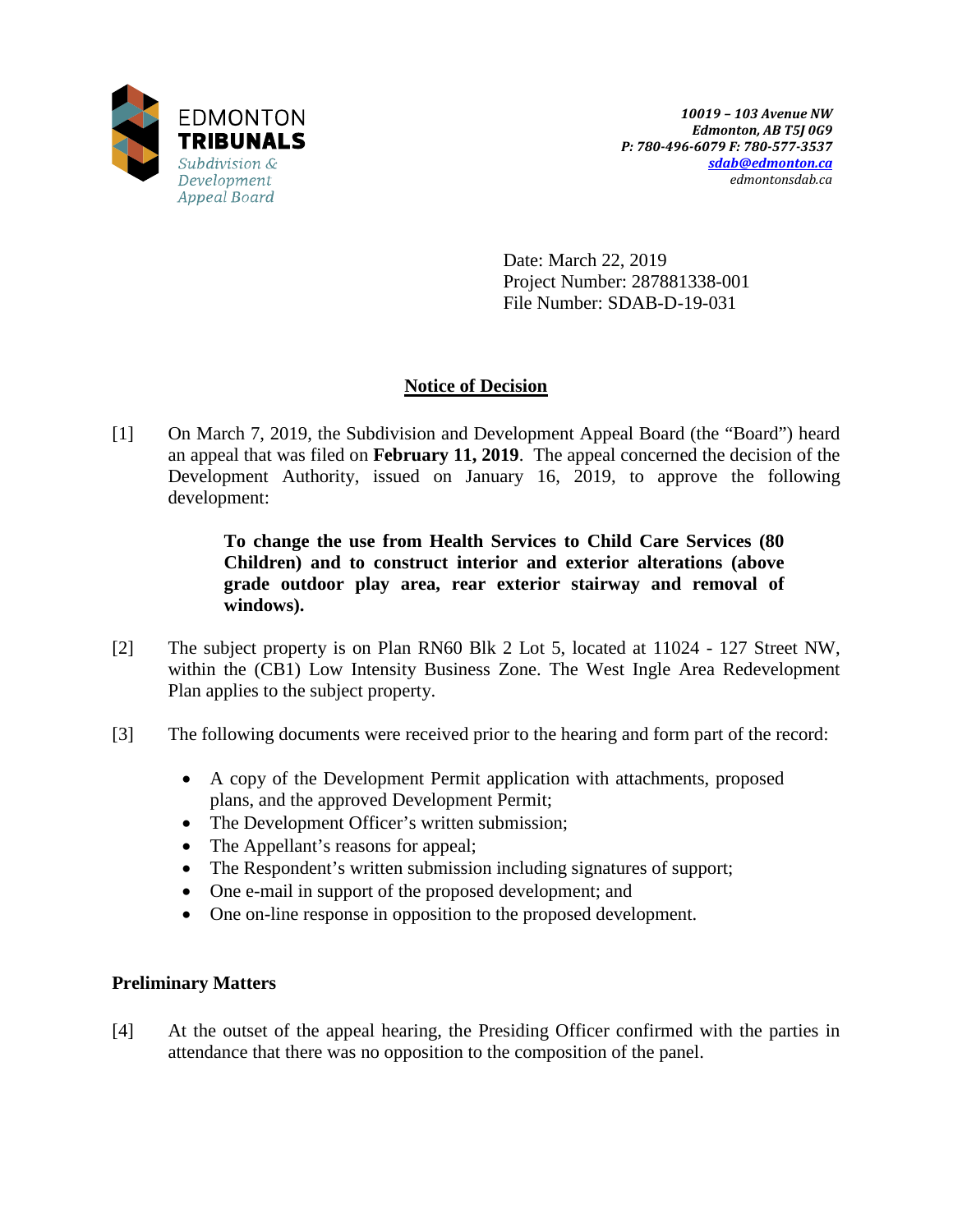- [5] The Presiding Officer outlined how the hearing would be conducted, including the order of appearance of parties, and no opposition was noted.
- [6] The appeal was filed on time, in accordance with section 686 of the *Municipal Government Act*, RSA 2000, c M-26.

#### **Summary of Hearing**

- *i) Position of the Appellant, D. Lesher:*
- [7] Mr. Lesher owns the apartment building across the lane and north of the subject site.
- [8] His tenants have experienced problems with other people using their parking spaces. The tenants have had to park on the street.
- [9] This permit has only 40 percent of the recommended parking and no loading spaces. Eighty children will bring many vehicles to the area.
- [10] There is a renovation company operating south of the subject site that has a large number of employees that use company vehicles that require parking along 110 Avenue.
- [11] It was his opinion that signing a lease agreement for additional parking spaces with the owner of an adjacent site is not feasible because a business will eventually re-open and they will require parking.
- [12] The proposed Child Care Service does not fit into the neighbourhood because it will add to the existing parking problems.
- [13] Mr. Lesher provided the following information in response to questions from the Board:
	- a) A prosthetic shop previously operated from the subject site. The Knights of Columbus use the building on the immediately adjacent site to the north.
	- b) St. Albert Trail is a one way roadway from 111 Avenue. Vehicles have to turn left when the roadway intersects with 127 Street, a one way roadway traveling north.
	- c) There is a bicycle lane located on the west side of 127 Street and on street parking available on the east side of the street.
	- d) There is a hair salon operating from the building immediately south of the subject site with several parking spaces at the rear of the building adjacent to the lane. A restaurant/pub previously operated from the site immediately south of the hair salon, but the building is currently vacant. A convenience store is proposed for this site.
	- e) He did not experience parking problems when the restaurant/pub was operating.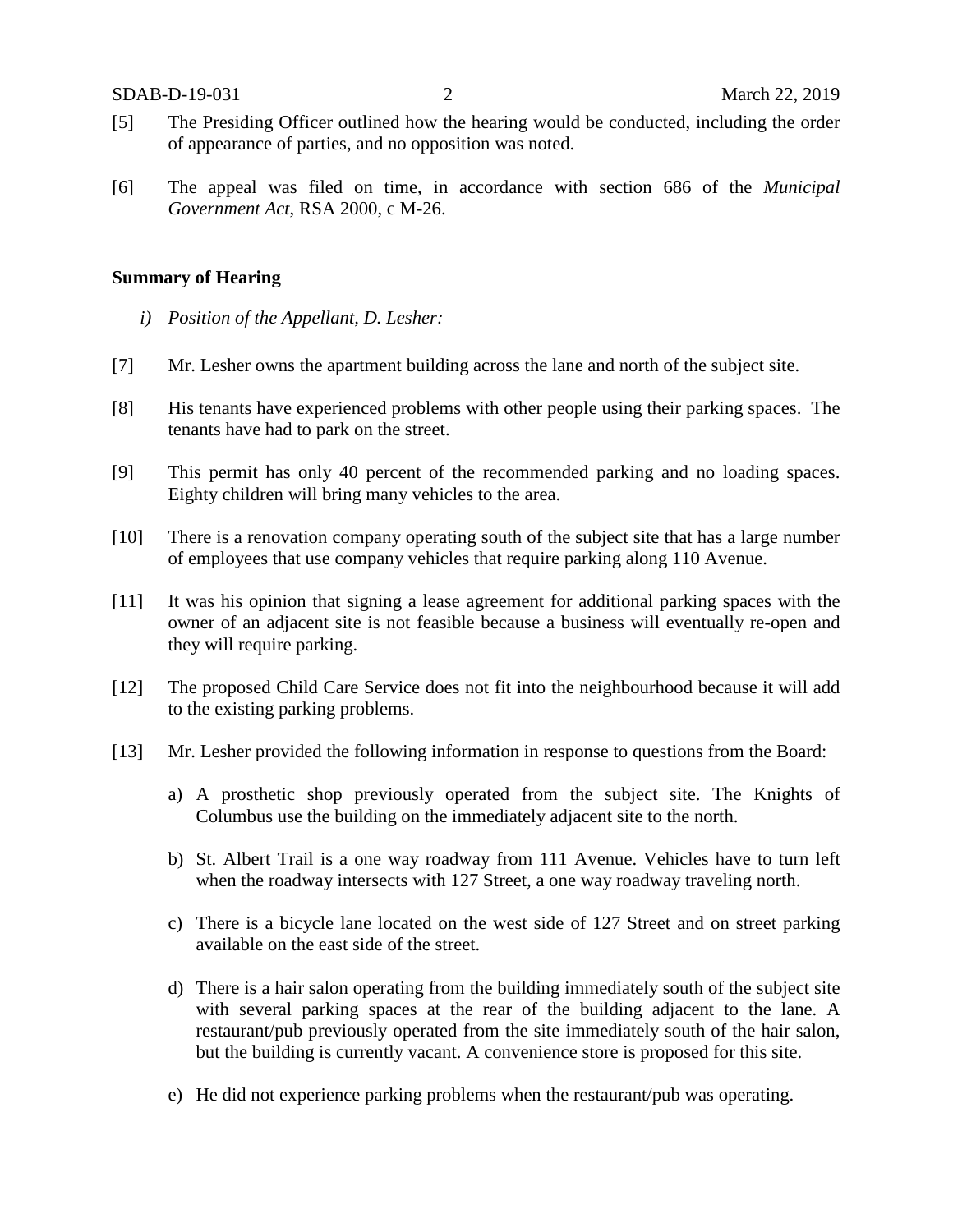- f) He could not confirm how many parking spaces where available on the site of the renovation company.
- g) There are 28 one-hour parking spaces available along St. Albert Trail that could be used by parents dropping children off at the proposed development.
- h) He has called a towing service twice a year to remove illegally parked vehicles from his tenant's parking spaces, but he could not provide any details about who was parking in the spaces.
- i) His only concern regarding the proposed development is that it has the potential to increase the existing parking problem.
- j) He acknowledged that any development on this site will require a parking variance.
- k) He receives the majority of parking complaints during the day and this is when employees of the proposed development will be using the four spaces at the rear of the building and when parents will be dropping off and picking up their children.
- l) There are numerous bus stops within close proximity to the subject site.
- *ii) Position of the Development Officer, J. Kim:*
- [14] The Development Authority did not attend the hearing and the Board relied on Ms. Kim's written submission.

### *iii) Position of the Respondents, S. Davies and T. Yulo:*

- [15] Mr. Davies assists day care providers to find suitable locations and with the development permitting process in Edmonton and Calgary.
- [16] Work on the subject site started approximately six months ago. The original number of children proposed was 103, but then reduced to 80 because of the parking requirements.
- [17] He and Ms. Yulo determined that this area is in need of an education focused day care. There is a YMCA day care operating in the area with a one year waiting list, a Sports Themed day care with 37 spaces and a French day care with 16 spaces.
- [18] Mr. Davies canvassed the neighbourhood on three different occasions and talked to most of the neighbours. He did not speak to the Appellant because he does not reside at his apartment building and tenants of the apartment building would not provide his contact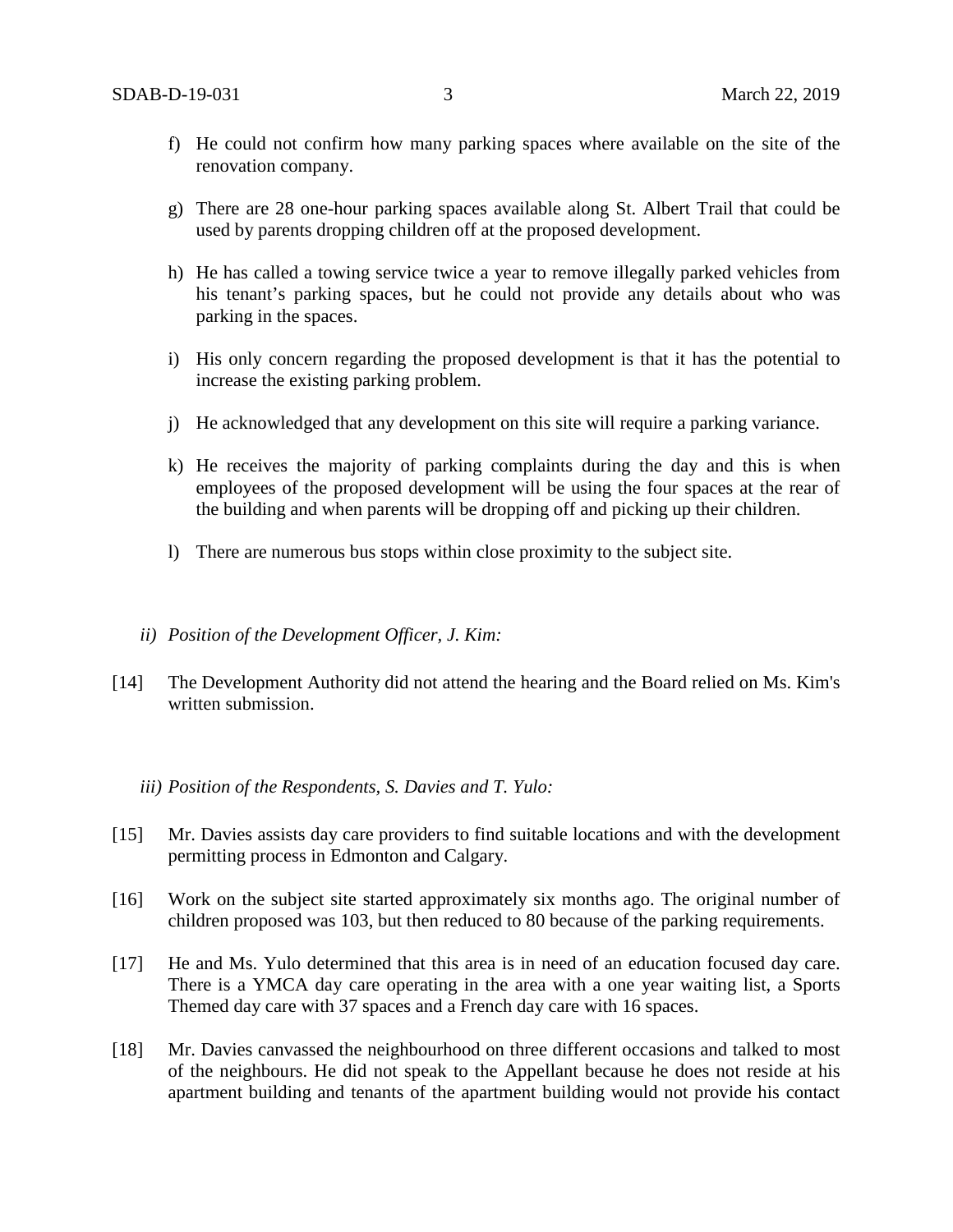SDAB-D-19-031 4 March 22, 2019

information. The majority of neighbours support the development and he submitted three letters of support.

- [19] At the outset of the hearing, he spoke to the Appellant in an attempt to address his concerns and explained that the proposed hours of operation are 6:30 a.m. to 6:30 p.m., Monday to Friday and that the Child Care Service will not operate on the weekends. In addition, there will never be 80 vehicles arriving at the site at one time.
- [20] In response to a request from the Development Officer, he monitored the unrestricted public parking close to the park that is located less than half a block away from the subject site and found that it is never more than 30 percent occupied during the evening hours or on weekends. There are 28 parking spaces and most times during his two week study, he found that there was a minimum of 19 spaces available. In addition to these parking spaces, there are 13 on street parking spaces along 127 Street. These spaces are usually 60 to 70 percent occupied between 8:30 a.m. and 5:30 p.m. but are most often unoccupied at 6:30 a.m.
- [21] There are 11 parking spaces available on the Knights of Columbus site and the building is only used two or three times per month. They will be most affected by the proposed development and have verbally agreed to rent their parking spaces to the Child Care Service if required.
- [22] Only one of the property owners that reside on 128 Street expressed concern about the proposed development because of the potential to generate excessive noise.
- [23] It was his opinion that most of the concern is the result of problems with the bar that previously operated in this area. A convenience store is being proposed for the previous site of the bar.
- [24] The subject building is approximately 4,000 square feet in size but they are only permitted to use 3,200 square feet of the total area.
- [25] It was his opinion that parents dropping off and picking up their children will not park at the Appellant's site because it is too far away from the subject site.
- [26] Most child care employees do not own vehicles and use public transit. There are many bus stops located in close proximity to the subject site.
- [27] It was his opinion that the subject site is a perfect location for a Child Care Service because of the number of parking spaces available to provide pick up and drop off spaces.
- [28] The stamped site plan was referenced to confirm that ten parking spaces are provided on site. The Lease Agreement provides seven designated parking spaces for their business.
- [29] Mr. Davies and Ms. Yulo provided the following information in response to questions from the Board: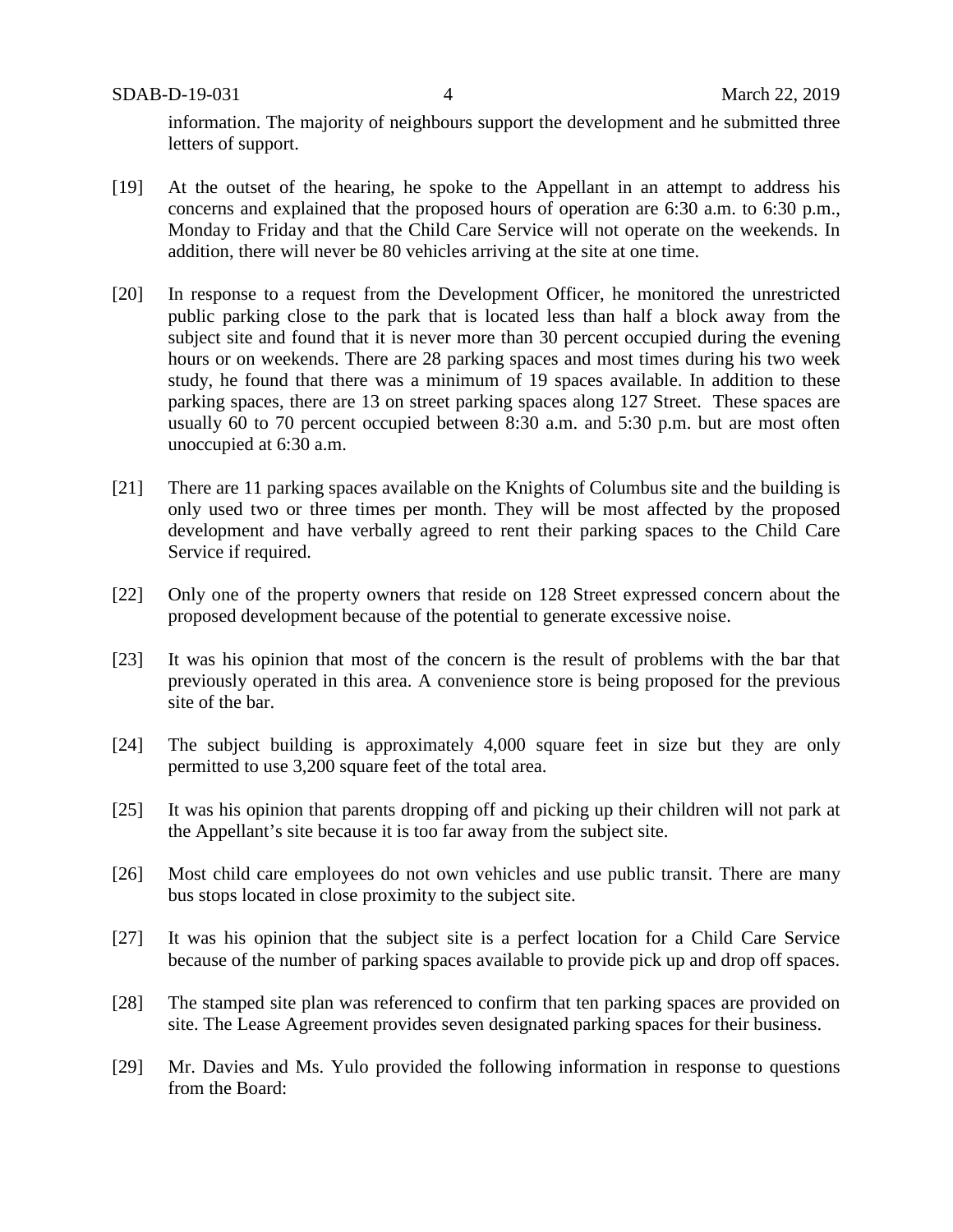- a) It was acknowledged that the development permit was approved with a variance granted to allow four on-site parking spaces instead of ten and waive the requirement to provide one loading space.
- b) It was his opinion that seniors accessing St. Andrews Centre would prefer to park closer to the facility. Large events at St. Andrews are usually held during the evening or on weekends when the Child Care Service will not be operating.
- c) Ms. Yulo explained that the busiest times for drop off and pick up are between 6:30 a.m. and 7:45 a.m. and between 4:30 p.m. and 5:30 p.m. The demand for parking is short term because drop offs and pick ups are only ten minutes long.
- d) There are only four hours per day when parking volume is high and the parking spaces will be unoccupied during the rest of the day. All of the parking spaces along St. Albert Trail are located within 100 metres of the entrance to the building.
- e) They have not received any feedback from the Community League.
- f) They plan to employee between six and ten staff members who will be working shifts.
- g) The planned hours of operation are from 6:30 a.m. to 6:00 p.m., Monday to Friday. The facility will not be open on the weekends except for the possibility of holding an open house on a Saturday.
- h) Mr. Davies indicated that he would accept a condition imposed by the Board to provide parking to comply with section 7.5 of the Lease Agreement.

### *iv) Rebuttal of the Appellant*

- [30] It was Mr. Lesher's opinion that two weeks is a small window of observation to monitor parking in the area and questioned the discrepancy in the findings regarding the number of unoccupied parking spaces along St. Albert Trail.
- [31] He has witnessed visitors from St. Andrews Centre using the parking spaces along St. Albert Trail.
- [32] It was his opinion that verbal discussions regarding the use of parking spaces on the Knights of Columbus site are not sufficient. There should be a written agreement if they agree to allow the proposed Child Care Service to use their parking spaces.
- [33] Mr. Lesher expressed confusion regarding the actual number of parking spaces being provided and where they will be located.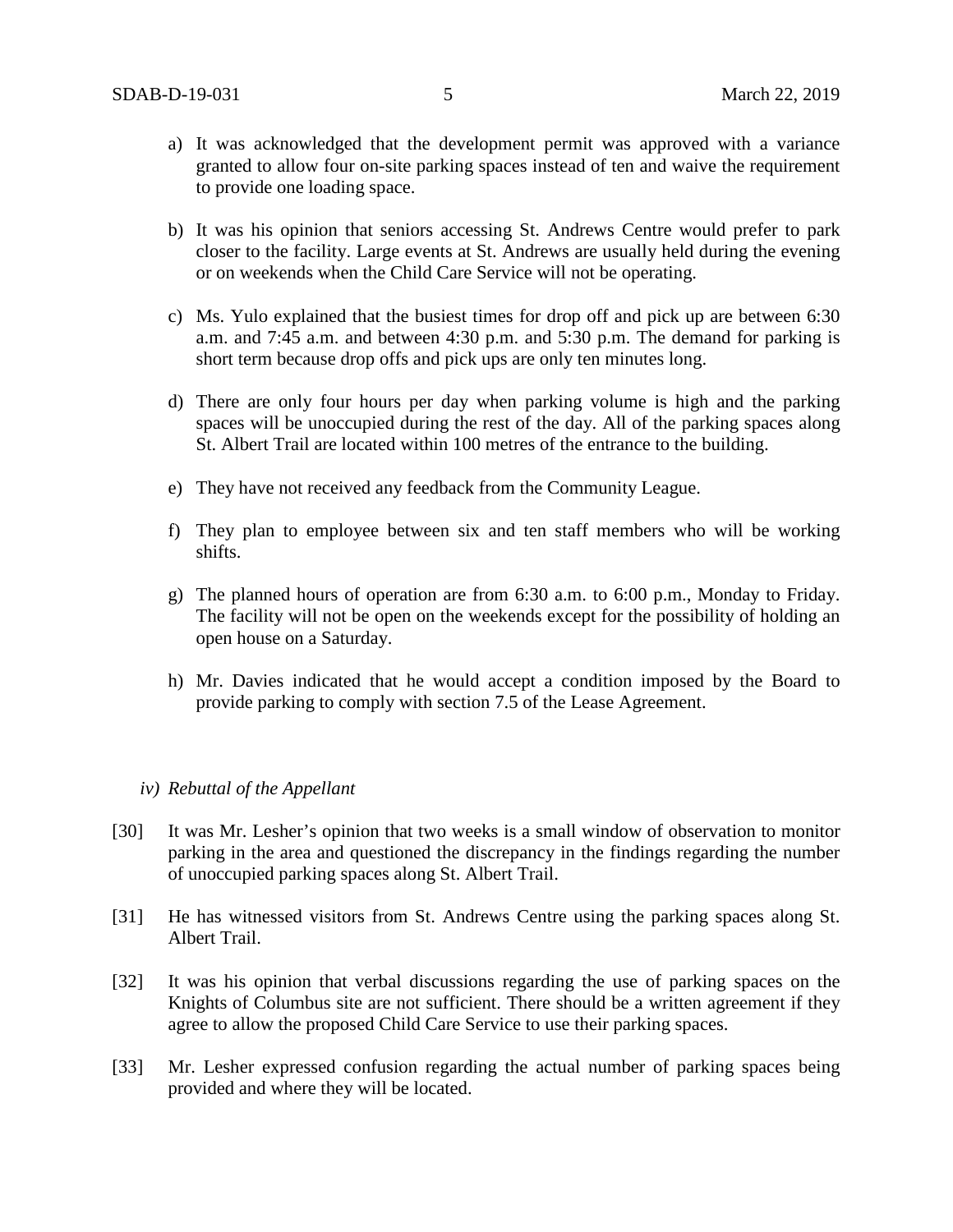[34] He has personally witnessed parking problems in the area and it was his opinion that the proposed Child Care Service will bring too many people and vehicles into the area.

# **Decision**

- [35] The appeal is **DENIED** and the decision of the Development Authority is **CONFIRMED**. The development is **GRANTED** as applied for to the Development Authority subject to the five **CONDITIONS** imposed by the Development Authority.
- [36] In granting the development, the following variances to the *Edmonton Zoning Bylaw* are allowed:
	- 1. The minimum required number of ten on-site parking spaces per Section 54.2, Schedule  $1(A)(31)$  is varied to allow a deficiency of six on-site parking spaces, thereby allowing four on-site parking spaces.
	- 2. The minimum required loading space per Section 54.4, Schedule 3 is waived.

# **Reasons for Decision**

- [37] A Child Care Service for 80 children is a Discretionary Use in the (CB1) Low Intensity Business Zone.
- [38] The proposed development requires variances for the minimum required number of onsite parking spaces and a loading space.
- [39] The Board finds that the proposed Child Care Service is an appropriate Discretionary Use at this location; it is reasonably compatible with the surrounding uses and no valid planning reasons were presented to convince the Board not to grant this Use.
- [40] The Board grants a variance for the minimum required number of parking spaces and waives the requirement to provide one on-site loading space for the following reasons:
	- a) Based on the evidence provided by the Appellant his only objection to the proposed development was based on potential interference with his tenants' parking spaces located at the rear of the Apartment Building. In the past, the Appellant has typically received two tenant complaints per year about a vehicle illegally parked in their parking space. He could not confirm whether or not the past problems were attributable to prior Uses operating from the subject Site or to some other source.
	- b) In response to questions, the Appellant agreed that unoccupied on street parking spaces are regularly available along St. Albert Trail, within 100 metres of the subject Site, the majority of the time.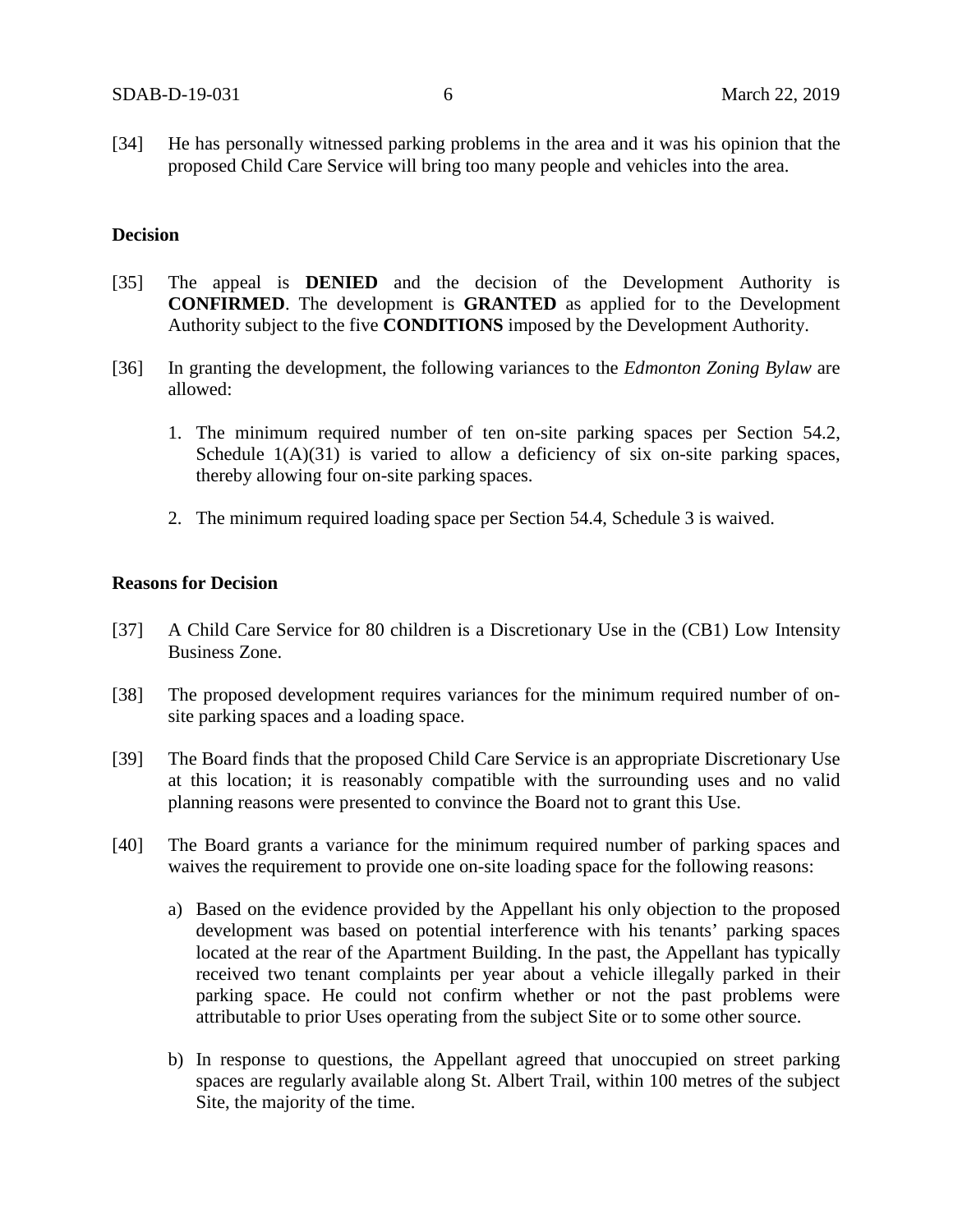- c) The Board notes that the proposed change in Use actually results in a decrease in the minimum required number of on-site parking spaces in comparison to the currently approved Use for the subject Site.
- d) On street parking is available on the east side of 127 Street directly in front of the subject Site. Based on the evidence provided by all of the affected parties, it has been their experience that it is extremely rare that all of this on street parking is ever completely occupied.
- e) There are also 28 parking spaces available immediately northeast of the front of the subject Site less than 100 metres from the entrance to the proposed development along both sides of St. Albert Trail. These spaces are closer in proximity to the proposed development than the private parking spaces used by the Appellant's tenants. Based on the findings of the parking study and the evidence provided by all parties, occupancy of these spaces varies between 30 and 70 percent on weekdays during drop off and pick up times for the proposed Child Care Service.
- f) The Board finds that the staggered 15 minute drop off and pick up times typical of a Child Care Services Use will be accommodated by the restricted one hour parking spaces and will also be complimentary to the parking demands of other existing commercial Uses located along 127 street and St. Albert Trail.
- g) The subject Site is well serviced by public transit. Both the Appellant and the Respondent provided evidence that there are at least three transit stops located within 100 metres of the subject Site.
- h) The Board received one letter of support and none of the most affected property owners who reside along 128 Street, immediately west of the subject Site raised any parking concerns.
- [41] The Respondent provided a copy of a lease agreement with the landlord that makes seven designated parking spaces available at no additional cost. The Board considered that these parking spaces may also ameliorate any potential parking problems. However, the Board has not given significant weight to this factor as these spaces are located on other Sites, some of which are currently vacant but may become occupied by new developments in the future.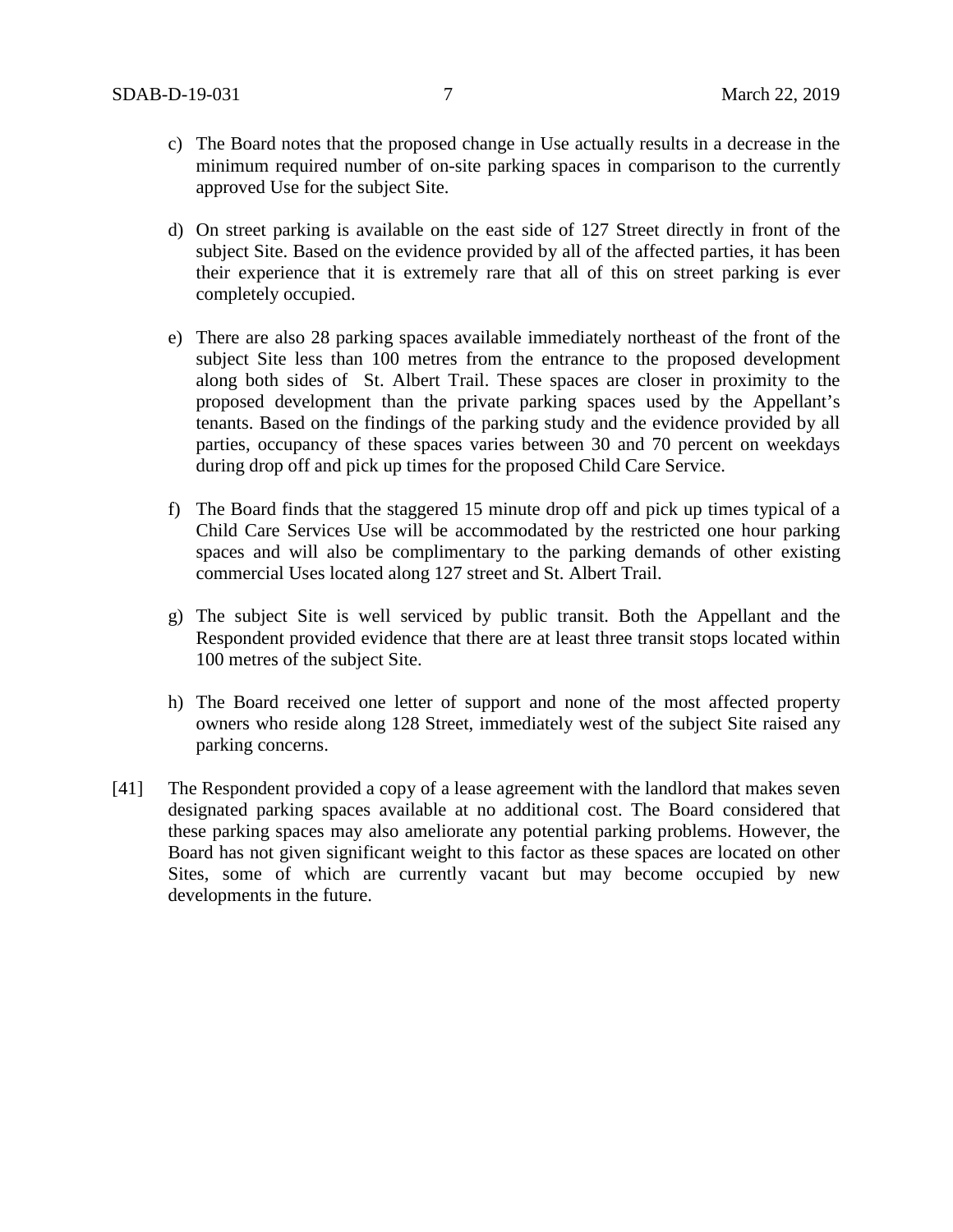[42] For all of the above reasons, the Board concludes that the proposed development with the conditions imposed is reasonably compatible with the neighbouring properties and is of the opinion that granting the required variances will not unduly interfere with the amenities of the neighbourhood nor materially interfere with or affect the use, enjoyment or value of neighbouring parcels of land.

> Ms. K. Cherniawsky, Presiding Officer Subdivision and Development Appeal Board

Board members in attendance: Ms. S. LaPerle, Mr. A. Bolstad, Mr. R. Hachigian, Mr. J. Kindrake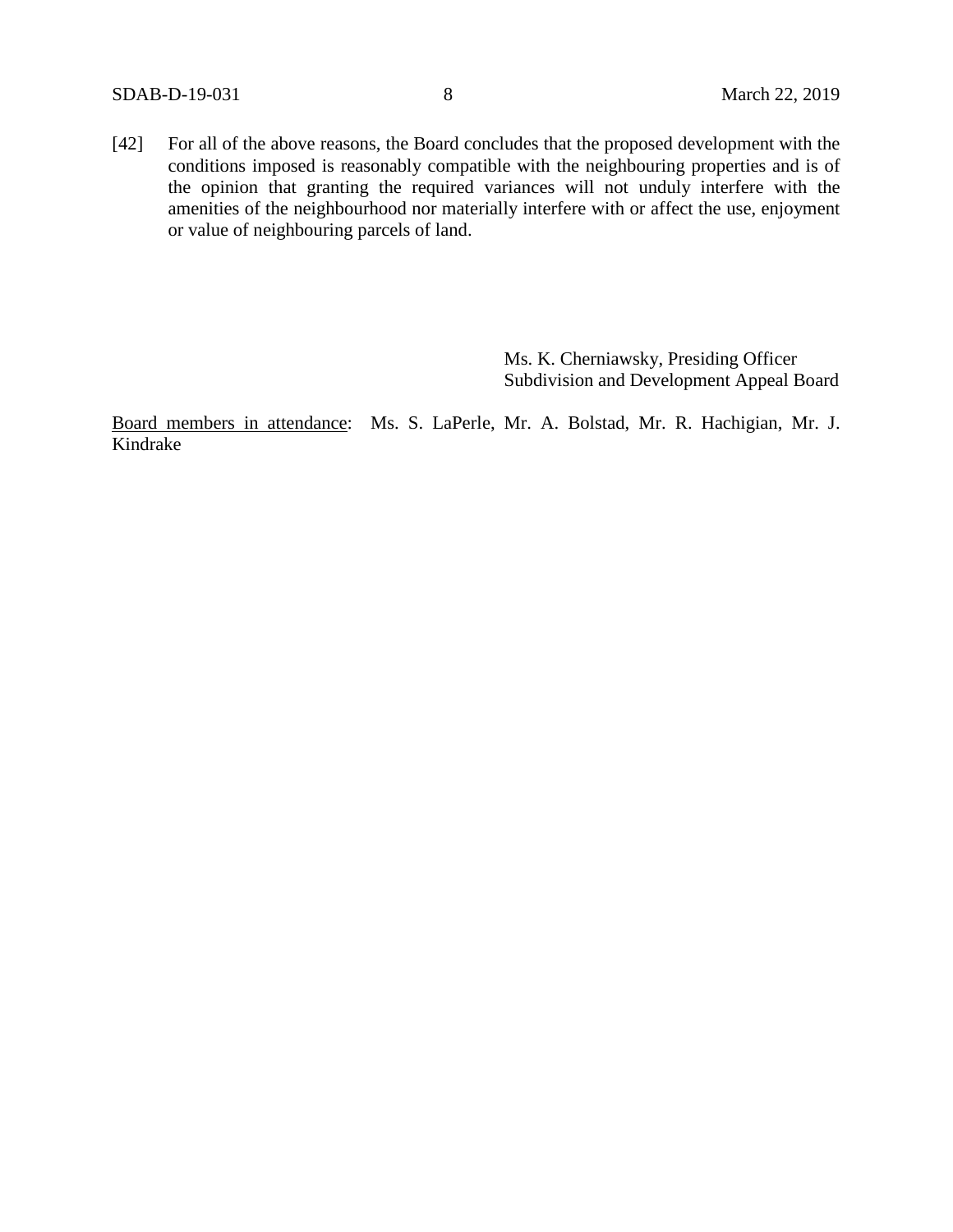# **Important Information for the Applicant/Appellant**

- 1. This is not a Building Permit. A Building Permit must be obtained separately from the Sustainable Development Department, located on the 2nd Floor, Edmonton Tower, 10111 – 104 Avenue NW, Edmonton, AB T5J 0J4.
- 2. Obtaining a Development Permit does not relieve you from complying with:
	- a) the requirements of the *Edmonton Zoning Bylaw*, insofar as those requirements have not been relaxed or varied by a decision of the Subdivision and Development Appeal Board,
	- b) the requirements of the *Alberta Safety Codes Act*,
	- c) the *Alberta Regulation 204/207 – Safety Codes Act – Permit Regulation*,
	- d) the requirements of any other appropriate federal, provincial or municipal legislation,
	- e) the conditions of any caveat, covenant, easement or other instrument affecting a building or land.
- 3. When an application for a Development Permit has been approved by the Subdivision and Development Appeal Board, it shall not be valid unless and until any conditions of approval, save those of a continuing nature, have been fulfilled.
- 4. A Development Permit will expire in accordance to the provisions of section 22 of the *Edmonton Zoning Bylaw, Bylaw 12800*, as amended.
- 5. This decision may be appealed to the Alberta Court of Appeal on a question of law or jurisdiction under section 688 of the *Municipal Government Act*, RSA 2000, c M-26. If the Subdivision and Development Appeal Board is served with notice of an application for leave to appeal its decision, such notice shall operate to suspend the Development Permit.
- 6. When a decision on a Development Permit application has been rendered by the Subdivision and Development Appeal Board, the enforcement of that decision is carried out by the Sustainable Development Department, located on the 2nd Floor, Edmonton Tower, 10111 – 104 Avenue NW, Edmonton, AB T5J 0J4.

*NOTE: The City of Edmonton does not conduct independent environmental checks of land within the City. If you are concerned about the stability of this property for any purpose, you should conduct your own tests and reviews. The City of Edmonton, when issuing a development permit, makes no representations and offers no warranties as to the suitability of the property for any purpose or as to the presence or absence of any environmental contaminants on the property.*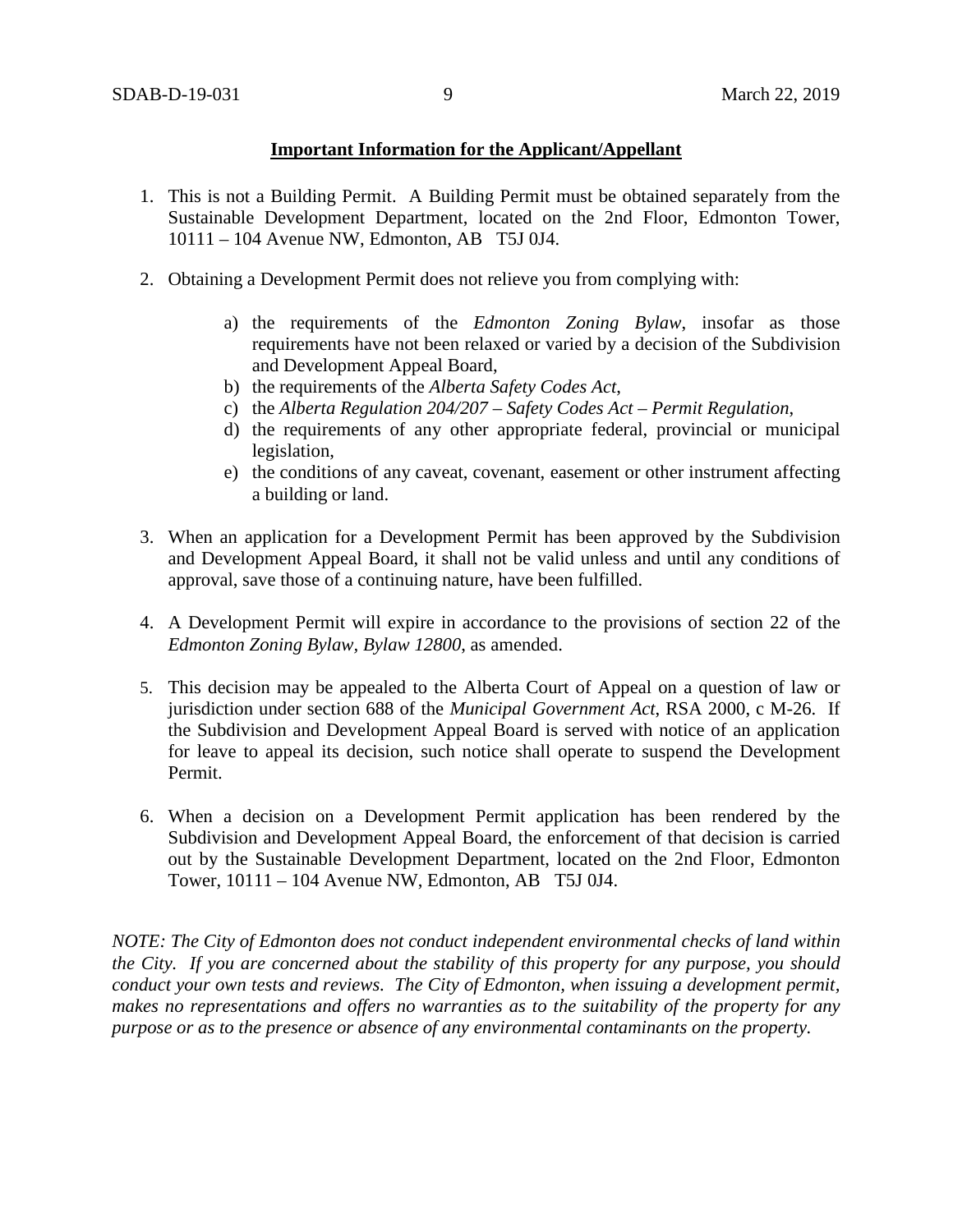

Date: March 22, 2019 Project Number: 188667407-012 File Number: SDAB-D-19-032

# **Notice of Decision**

[1] On March 7, 2019, the Subdivision and Development Appeal Board (the "Board") heard an appeal that was filed on **January 30, 2019**. The appeal concerned the decision of the Development Authority, issued on January 29, 2019 to refuse the following development:

# **To continue to operate a Childcare Service with 30 children, and modify the hours of operation from a before and after school, to all day (Reference DP 188667407-007 and Subdivision and Development Appeal Board file 18867407-010).**

- [2] The subject property is on Plan 6143NY Blk 23 Lot 9, located at 14804 78 Street NW, within the (RF1) Single Detached Residential Zone. The Mature Neighbourhood Overlay applies to the subject property.
- [3] The following documents were received prior to the hearing and form part of the record:
	- A copy of the Development Permit application with attachments, proposed plans, and the refused Development Permit;
	- The Development Officer's written submission;
	- The Appellant's written submissions;
	- One e-mail in opposition to the proposed development including photographs; and
	- One on-line response in support and one on-line response in opposition to the proposed development.
- [4] The following exhibit was presented during the hearing and forms part of the record:
	- Exhibit A Photograph of the subject site submitted by the Appellant.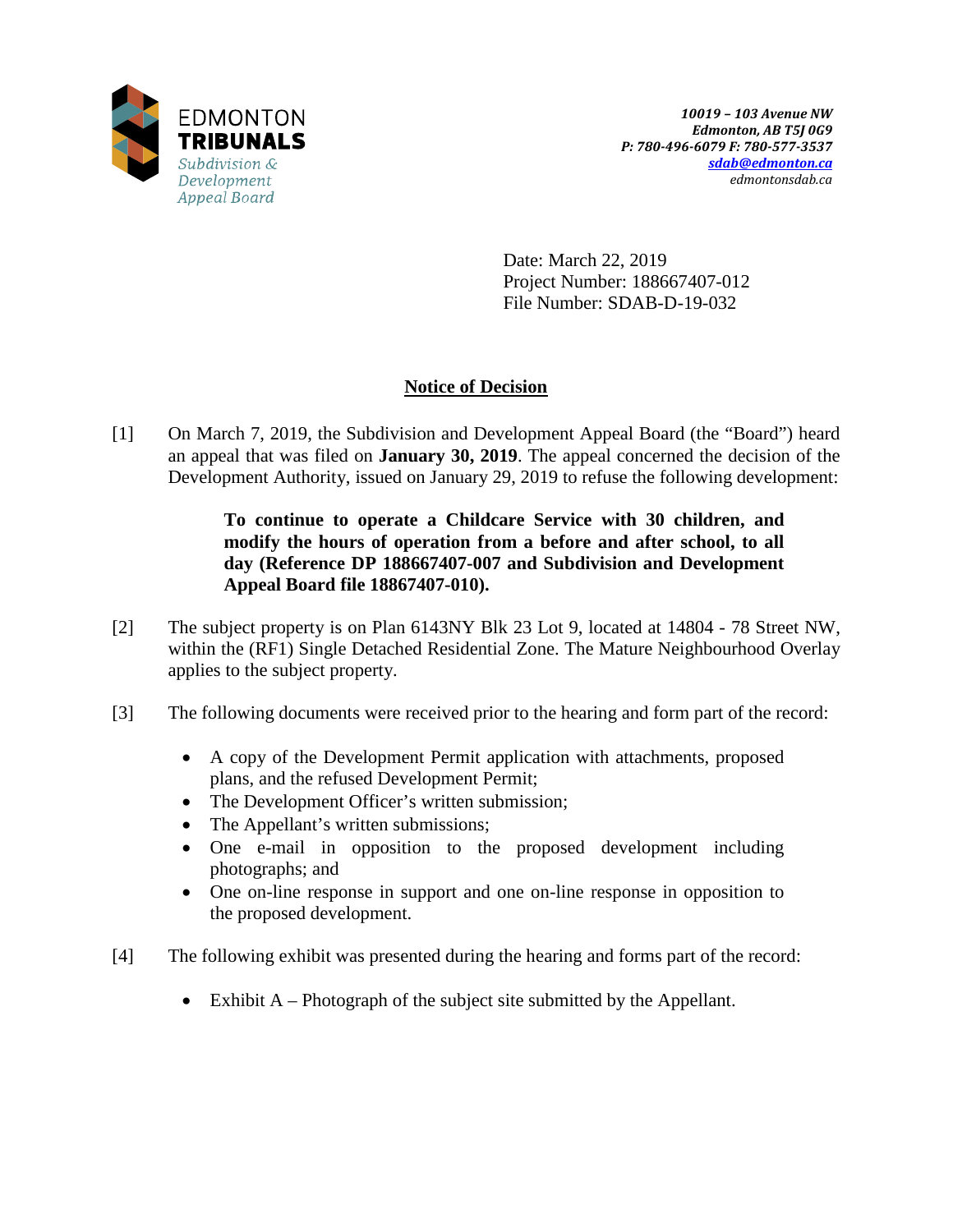### **Preliminary Matters**

- [5] At the outset of the appeal hearing, the Presiding Officer confirmed with the parties in attendance that there was no opposition to the composition of the panel.
- [6] The Presiding Officer outlined how the hearing would be conducted, including the order of appearance of parties, and no opposition was noted.
- [7] The appeal was filed on time, in accordance with section 686 of the *Municipal Government Act*, RSA 2000, c M-26.

### **Summary of Hearing**

- *i) Position of the Appellant, B. Romanesky, representing Permit Masters and S. Jessani, owner/operator:*
- [8] The two conditions under appeal limit the service provided to elementary school-aged children from kindergarten to grade six and only allows before and after school care service.
- [9] A Child Care Service to provide before and after school care for a maximum of 23 children was approved by the SDAB in 2016. A subsequent application was made in 2018 to increase the number of children from 23 to 30. The development permit application was refused and subsequently approved by the SDAB based on the finding that it would not impact the use, enjoyment or value of neighbouring properties.
- [10] The site plan was referenced to illustrate the parking plan that was approved in 2016. Three approved pick up and drop off spaces are located on 78 Street and six additional parking spaces are on-site (four can be accessed from the lane, one is provided in the existing attached garage and one on the driveway). The parking did not change with the approval that was granted in 2018.
- [11] The subject site is located within one block of a school and services two other schools in the area.
- [12] The modest change to the conditions will allow the business to offer services to families with multiple children in the neighbourhood.
- [13] Ms. Jessani is currently experiencing a competitive disadvantage because parents do not want to have their children at two different facilities. Parents tend to stay with the Child Care Service that they find for their younger children as they age.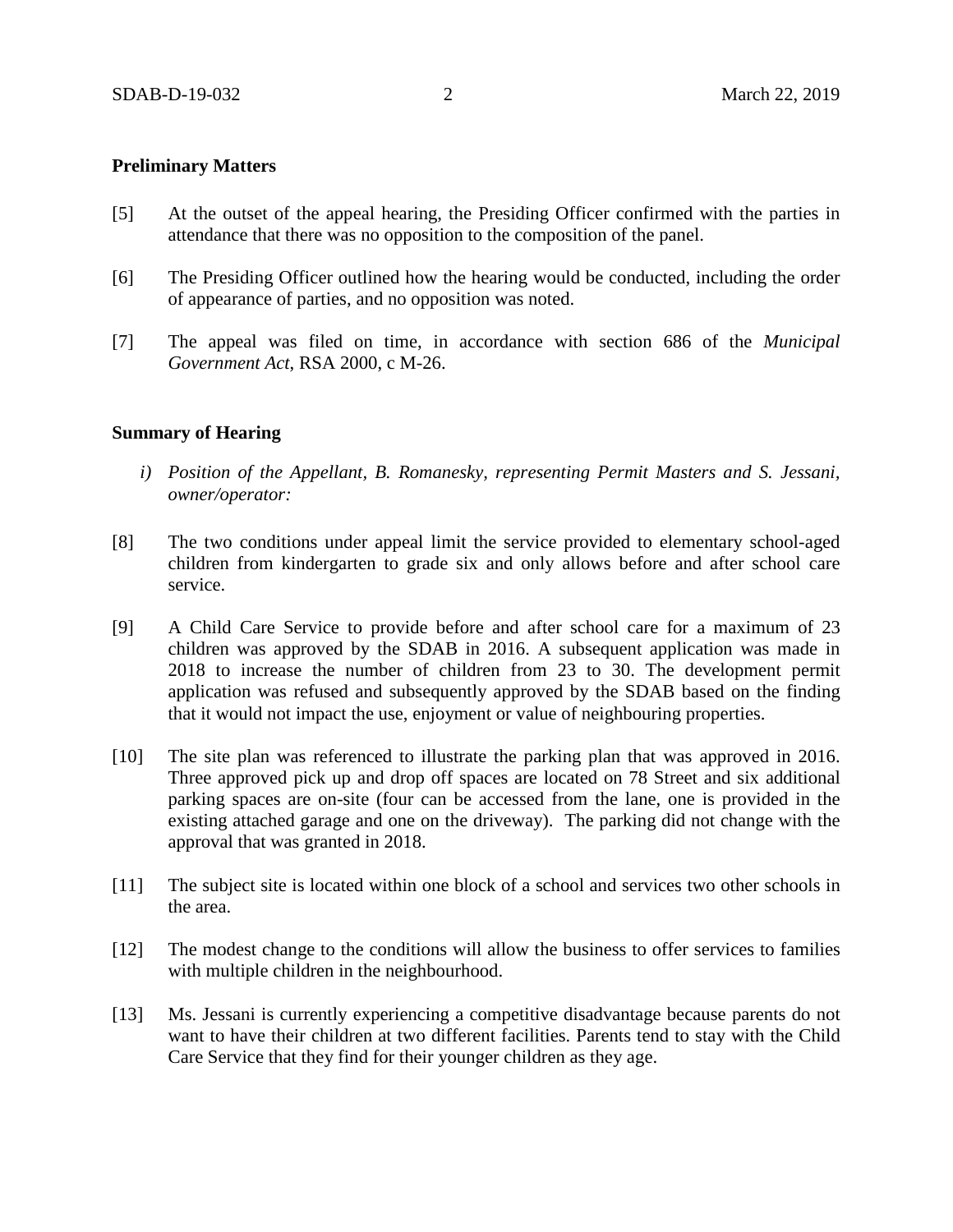- [14] The Development Officer failed to evaluate the incremental impact associated with the inclusion of preschool children and did not evaluate the planning merits of the application.
- [15] The proposed addition of preschool age children complies with all the requirements of section 80 of the *Edmonton Zoning Bylaw*. There is no increase in the parking requirement or the pick up and drop off area. A total of nine approved parking spaces are provided, for a surplus of two parking spaces which exceeds the requirements of section 54.2, schedule 1.
- [16] The hours of operation are Monday to Friday, 7:00 a.m. to 6:00 p.m., and will not change with the addition of pre-school age children. The only change is that there will now be children at the site between 8:30 a.m. and 11:30 a.m. Drop offs and pick ups will not change.
- [17] A large number of school age children are dropped off directly at school in the morning by their parents when the weather is appropriate.
- [18] Currently, two staff members are on-site for most of the day and a third staff member is available between 3:30 p.m. and 6:00 p.m. when needed. If the proposed change is approved, the third staff member position will be changed to a full time position.
- [19] The concerns outlined in the letter of opposition received from a neighbouring property owner are serious matters that require police involvement. However, these activities are not triggered by the Child Care Service.
- [20] The addition of pre-school age children will not generate excessive noise. It was noted that some of the concerns, including excessive garbage on the site and the state of the fence are Bylaw Enforcement matters. The City asked Ms. Jessani to follow the garbage pickup schedule for this neighbourhood which she has done.
- [21] Ms. Jessani has been forced to turn away between 18 and 25 families because she cannot accept pre-school age children. Families do not consider her service as an option because she cannot service multiple children from the same family.
- [22] This is the only Child Care Service on the north side that cannot accept pre-school age children which is what she wanted to do when she originally applied for a development permit in 2016. However, because of the number of neighbours who attended the initial SDAB hearing in opposition to the development, she decided to scale back the number of children and the service provided.
- [23] Mr. Romanesky and Ms. Jessani provided the following information in response to questions from the Board:
	- a) Ms. Jessani was not aware of the practical business impacts of her initial decision to scale back the Child Care Service.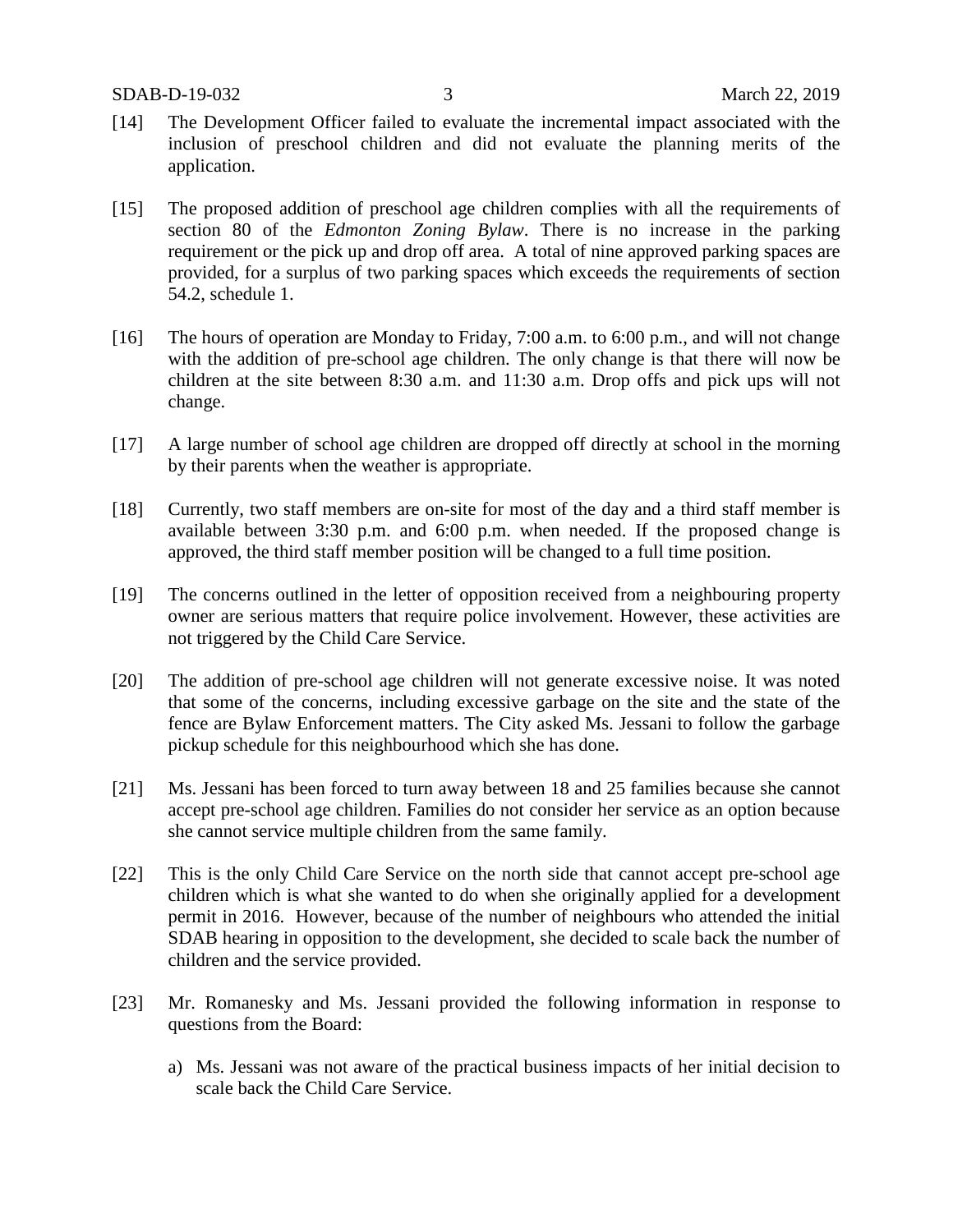- b) The parking requirements were different when the development application was made in 2016 and she was restricted to a maximum of 23 children. After the parking requirements were changed, a development permit application was made to increase the number of children to 30. This change was approved by the SDAB in 2018 but the service was still limited to before and after school care.
- c) The development permit is limited to a maximum of 30 children regardless of their ages. The site is currently servicing 16 children.
- d) The photograph of the parking space at the rear of the property submitted by her neighbour was taken before it was hardsurfaced.
- e) The rear yard is not used as an outdoor play space. The children are taken to the school playground located within one block of the site to play. The playground is well equipped with all types of play structures and activities for the children.
- f) The most significant change will be that multiple children from one family will be able to attend the facility and there will be pre-school children at the site between 8:30 a.m. and 11:30 a.m. However, the children will either be inside the facility or playing in the park. The pre-school age children will nap in the afternoon between 12:00 p.m. and 3:00 p.m.
- g) A yard maintenance company is hired to clear the snow and cut the grass.
- h) They would like to replace the fence along the west lot line but cannot come to an agreement with the neighbour.
- i) None of the neighbours have identified a relevant parking or planning impact and removing the conditions will not change the nature of the use which has already been approved.
- j) Mr. Romanesky explained that the bar they had originally agreed to was set too low and noted they were prompted in part due to the parking variances that were required at the time of the original development permit application. It was his opinion that removing these two conditions would not create an intensity of use that is no longer consistent with the neighbourhood.
- k) Having pre-school age children on site between 8:30 a.m. and 11:30 a.m. will not have an incremental impact because the parking and drop off and pick up provisions will not change.
- l) Ms. Jessani has a good relationship with many of the other neighbours and some neighbours help with the maintenance of the subject site. She did not ask any of her neighbours to provide written support for the proposed change.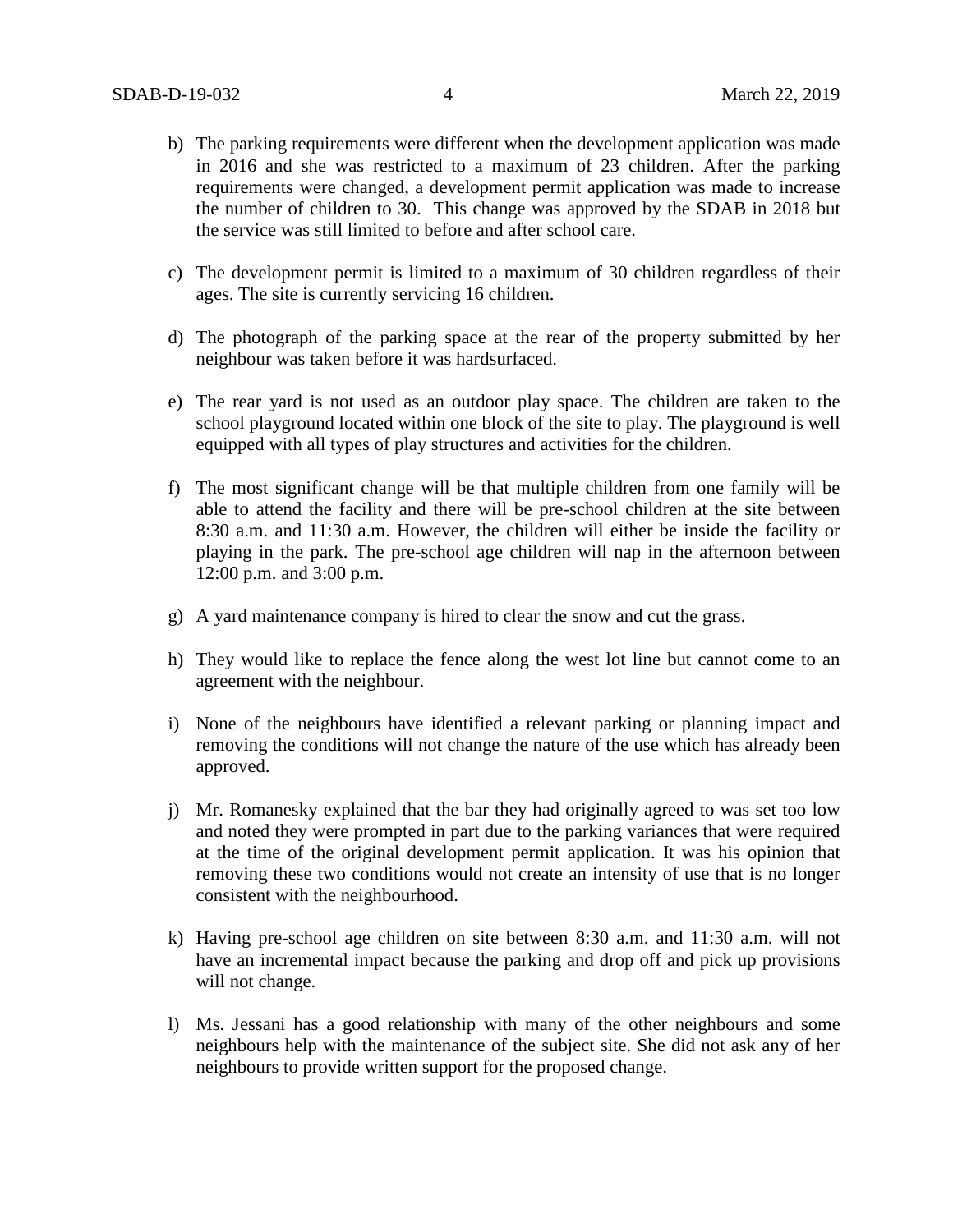- *ii) Position of the Development Officer, M. Moran:*
- [24] The Development Authority did not attend the hearing and the Board relied on Ms. Moran's written submission.

### **Decision**

- [25] The appeal is **ALLOWED** and the decision of the Development Authority is **REVOKED**. The development is **GRANTED** as applied for to the Development Authority, subject to the following **CONDITIONS**:
	- 1. The hours of operation shall be from 7:00 a.m. to 6:30 p.m., Monday to Friday;
	- 2. The outdoor play space shall be fenced on all sides and all gates shall be self-latching. (Reference Section 80.3.a);
	- 3. All outdoor trash collection areas shall be located and screened to the satisfaction of the Development Officer in accordance with Sections 55.4 & 5.
	- 4. Any outdoor lighting for any development shall be located and arranged so that no direct rays of light are directed at any adjoining properties, or interfere with the effectiveness of any traffic control devices. (Reference Section 51);
	- 5. All required parking and loading facilities shall only be used for the purpose of accommodating the vehicles of clients, customers, employees, members, residents or visitors in connection with the building or Use for which the parking and loading facilities are provided, and the parking and loading facilities shall not be used for driveways, access or egress, commercial repair work, display, sale or storage of goods of any kind. Reference Section (54.1.1.c);
	- 6. The off-street parking, loading and unloading (including aisles or driveways) shall be hardsurfaced, curbed, drained and maintained in accordance with Section 54.6.

# **Reasons for Decision**

[26] This is an appeal of a development permit application to "continue to operate a Childcare Service with 30 children, and modify the hours of operation from a before and after school, to all day (Reference DP 188667407-007 and Subdivision and Development Appeal Board File 18867407-010)".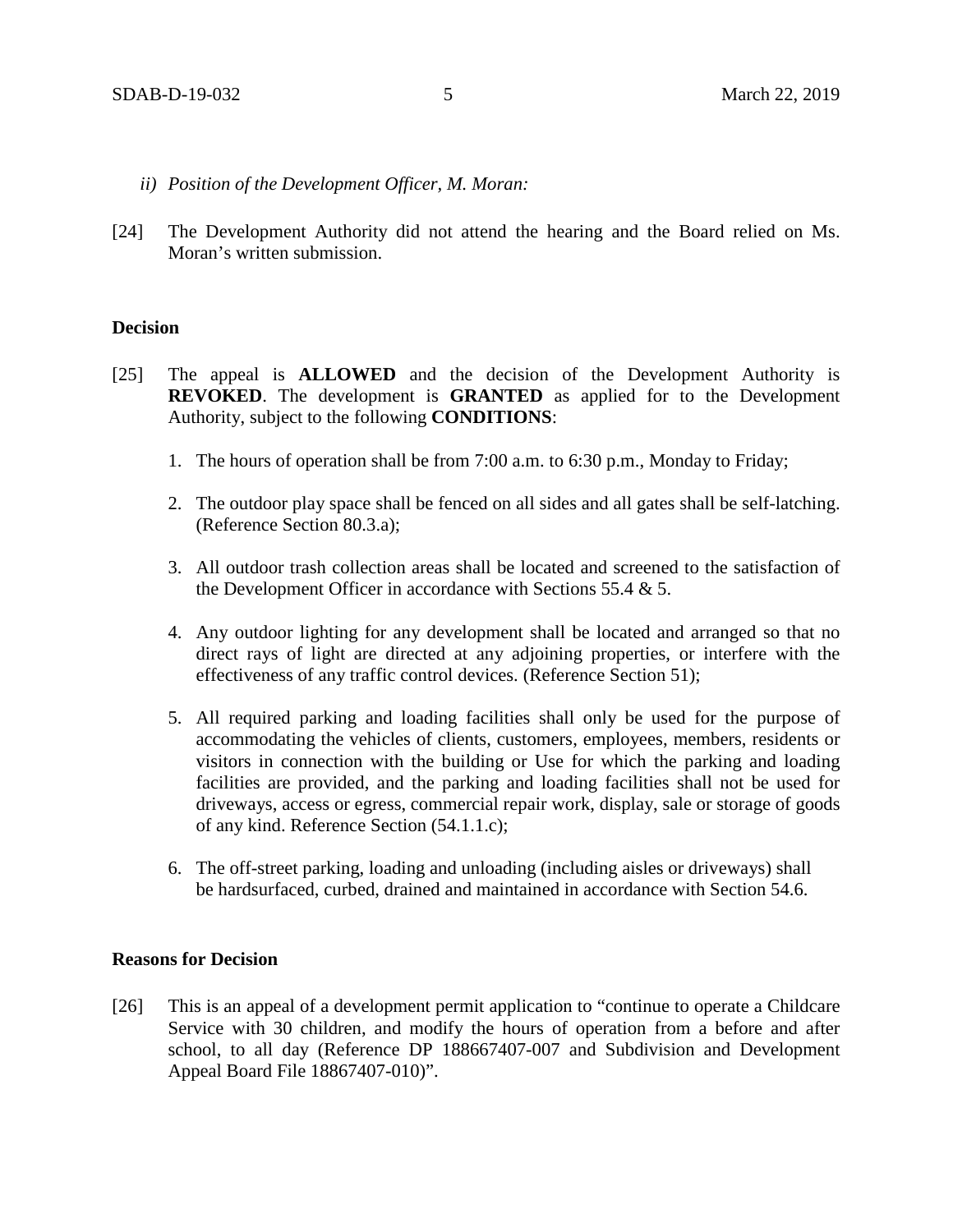- [27] The proposed Child Care Service is a Discretionary Use in the (RF1) Single Detached Residential Zone, pursuant to section 110.3(1) of the *Edmonton Zoning Bylaw* (the *Bylaw*). It complies with all the applicable development regulations.
- [28] This Site has been the subject of two prior decisions of the Subdivision and Development Appeal Board for a Child Care Service Use. Both decisions approved the Child Care Service Use subject to certain conditions.
- [29] At the first hearing (SDAB D-16-133), the Board considered the widespread opposition to the proposed development and found that it "appears to be to the existence of the Child Care Service itself, and not necessarily to the specific requested variances." The Board allowed the Discretionary Use for the following reasons:
	- [63] This development, as it is a Discretionary Use, must be assessed as to whether it will be incompatible with existing surrounding land uses. The Board has placed several conditions on the development permit, which include restricting the hours of operation, limiting the number of students to 23 children, and restricting the proposed development to a before/after school care program instead of a full daycare program.
	- [64] As such, these conditions will reduce the potential impact of the noise, traffic, and parking issues that could be generated by the development to the extent that this development will not be incompatible with the existing uses. Accordingly, the Board exercises its discretion to allow the change of Use.
- [30] Ultimately, the Board approved Development Permit 188667407-001 with variances to the required development regulations for parking in place at that time and subject to several conditions, including four which are most relevant to this appeal:
	- 1) The development shall have no more than 23 children.
	- 2) The children must be elementary school-aged children, from kindergarten to grade 6.
	- 3) The business shall be run as a before/after-school car service only.
	- 4) The hours of operation shall be from 7:00 a.m. to 6:30 p.m., Monday to Friday.
- [31] In 2018, after the applicable regulations changed effectively eliminating all parking variances, the Appellants reapplied to increase the number of children to 30 as a Discretionary Use with no variances. The Board (SDAB D-18-032) described the appeal and reasons for refusal as follows:
	- [39] This appeal concerns a request to increase the number of children to 30; no variances to the regulations of the *Edmonton Zoning Bylaw* are required, and the development was refused by the Development Officer based solely on his belief that the increase in children would adversely and materially impact the use, enjoyment or value of neighbouring properties.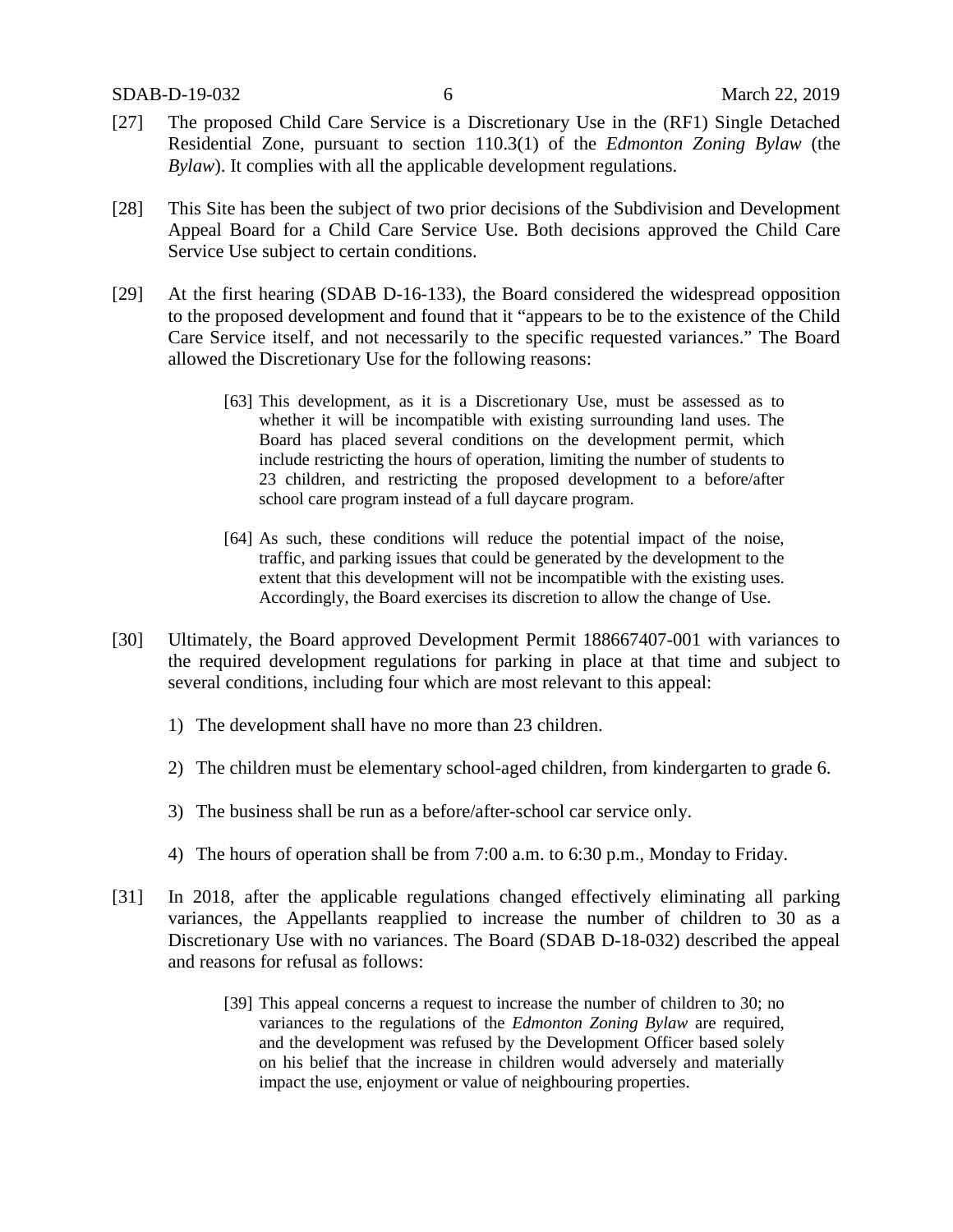- [32] In that case, the Board considered the demand for this Use, the relaxation of development regulations and the concerns of the neighbours. The Board disagreed with the Development Officer and approved the Child Care Use as a Discretionary Use for up to 30 children, subject to several conditions, including three which are most relevant to this appeal:
	- 1) The children must be elementary school-aged children, from kindergarten to grade six.
	- 2) The business shall be run as a before/after-school care service only.
	- 3) The hours of operation shall be from 7:00 a.m. to 6:30 p.m., Monday to Friday.
- [33] Subsequently, the conditions have proven to create practical business impediments for the Appellants and so they applied for a new development permit seeking approval to continue a Child Care Service Use at this location for up to 30 children and removal of the previously imposed conditions 1 and 2 noted immediately above to allow the proposed development to offer unrestricted child care during the conditioned hours of operation for children of any age.
- [34] The development permit application was refused for two reasons. First, the Development Officer reiterated reasons in the 2018 refusal. In the Development Officer's opinion the excessive scale of the development (30 children) will not be compatible with the existing Single Detached House Uses in the area because: it will create excessive garbage and noise from the outdoor play space; it is not in keeping with the low intensity of the intended uses in this residential area; and it will adversely impact the adjacent developments, and materially interfere with and affect the use, enjoyment and value of neighbouring properties. Second, the Development Officer was of the opinion that prior approvals were made by the SDAB with the understanding that the business would only have school age children and the conditions were put in place to minimize impacts on surrounding property owners.
- [35] In this appeal the Appellants argued:
	- a) The Development Authority failed to evaluate the incremental impacts associated with the inclusion of pre-school children and did not evaluate the planning merits of the proposed application.
	- b) As the Board had already determined that the Use of the Single Detached House as a Child Care Service for up to 30 children is appropriate at the subject Site and as that the change to allow children of all ages during the currently approved business hours will have little incremental impact, the proposed development should be approved.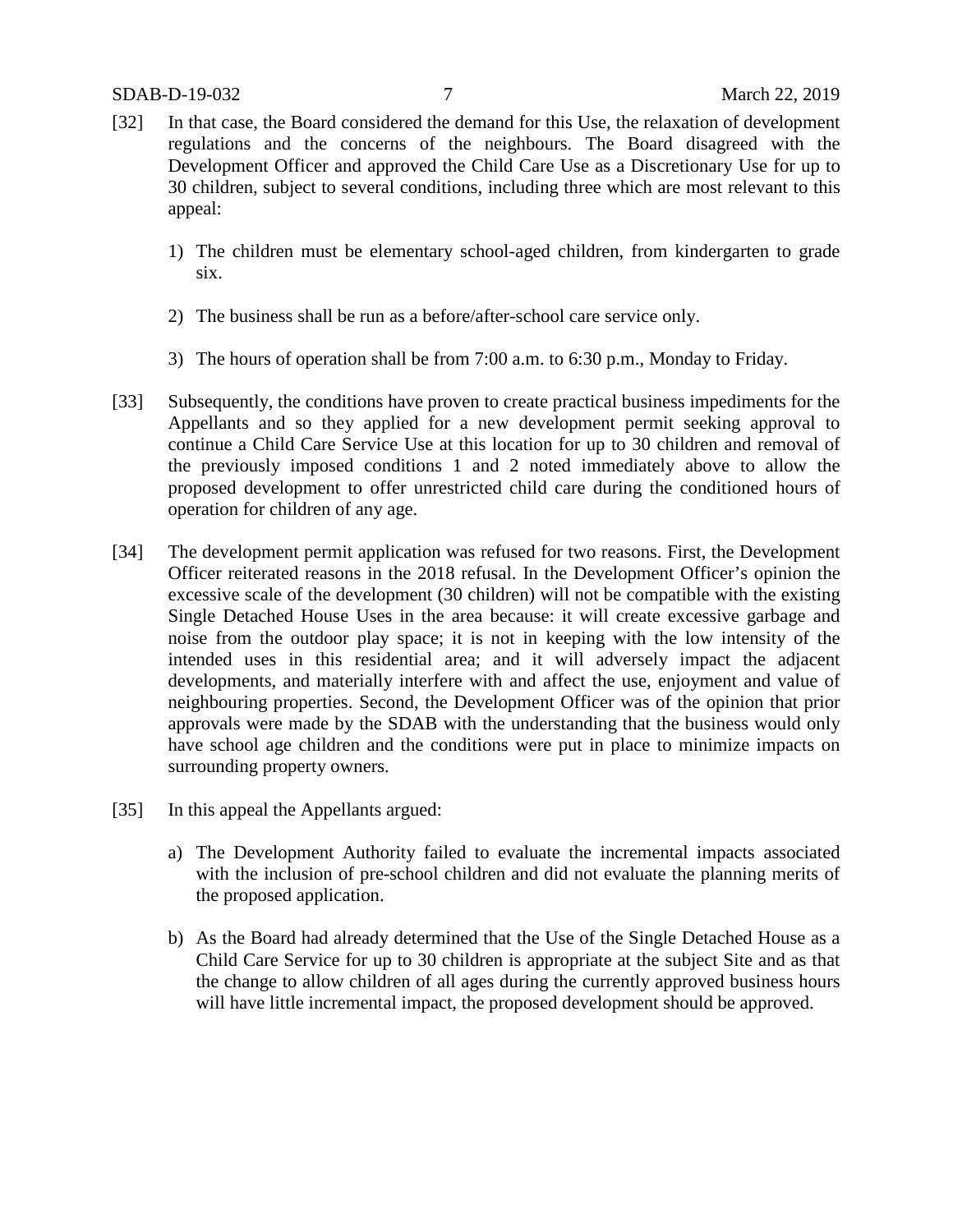- [36] The Board assessed whether or not the proposed development with the removal of conditions 1 and 2 would be reasonably compatible with the surrounding land Uses and if there was a valid planning reason to deny the appeal and refuse the proposed development:
	- a) The subject Site complies with the locational criteria in section 80 of the *Bylaw.* This is a partial indicator of compatibility in terms of location.
	- b) The Board considered that substantial amendments were made to the *Bylaw* between 2016 and 2018 relaxing previous development regulations to facilitate Child Care Service Uses in Residential Zones.
	- c) The Board considered that it received mixed community response to the current application.
	- d) The level of community opposition appears to have decreased significantly from that received for the original development permit for a Child Care Service in 2016. The Appellants provided verbal evidence that several neighbours are very supportive and in fact assist with some of the ongoing maintenance of the subject Site.
	- e) The Board received one letter of support without comment from the property owner directly across 78 Street from the subject Site.
	- f) One e-mail and one on-line response in opposition were also received and considered.
	- g) One e-mail in opposition from the owner of a property across the lane and further up the block reiterates an ongoing overall objection to this business in a residential area. Currently, they have concerns with upkeep (shoveling and lawn care); a blown sign which hit a truck and failure to pave the rear parking area. The adjacent neighbour immediately to the east reiterated concerns with some of these upkeep issues and provided illustrative photos. This neighbour also expressed concern regarding several acts of vandalism that have occurred on her property. However, the Board did not receive any supporting evidence that these acts of vandalism could be attributed to patrons or staff of the Child Care Service. This neighbour was specifically concerned with the possible increase in daytime noise from children using the rear outdoor play area if conditions 1 and 2 are removed.
	- h) The Appellants indicated that they do maintain the property and that the photos are out of date and are isolated occurrences. They agree the vandalism is serious and deny any involvement. The Appellants provided a more current photo of the subject Site (Exhibit A) and indicated that they have complied with the condition to provide hard surfacing as defined in the *Bylaw* and they regularly maintain the property. They did erect a new fence along the flanking roadway, but did not fence an outdoor play area because they use the nearby school yard rather than the rear yard for all outdoor play.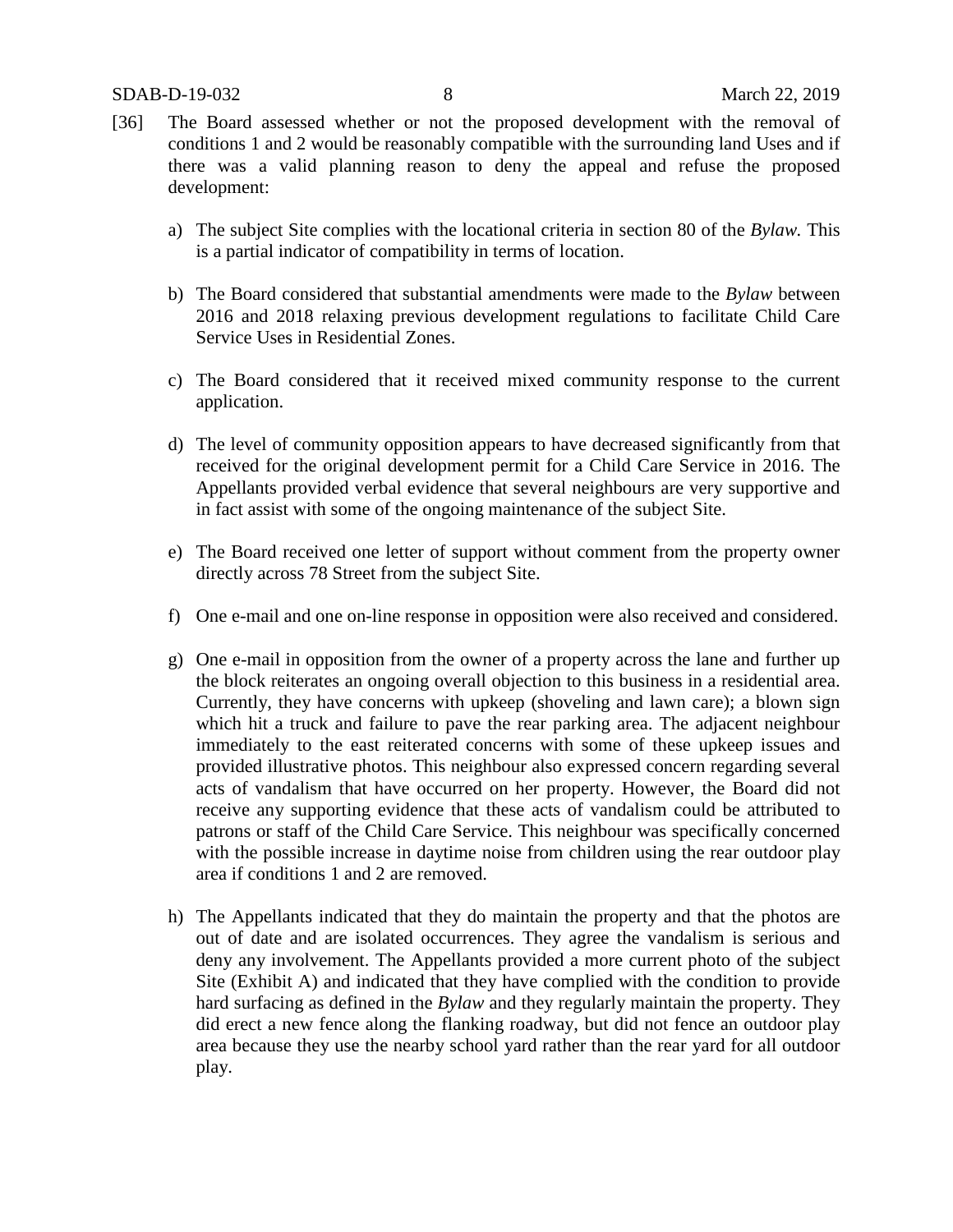- i) Based on the evidence provided, the Board finds that an outdoor play space is not provided on the subject Site. Children attending the Child Care Service use the playground located in a nearby school yard that is located one lot to the north across 149A Avenue from the subject Site. This situation reduces potential noise impacts.
- j) The Board considered the Development Officer's comments that the conditions had been imposed previously due to multiple concerns of neighbours:
	- a. Parking was a major concern for adjacent property owners in past appeals and part of the rationale for the imposition of conditions. However, none of the current concerns received from adjacent property owners for this appeal hearing were related to parking. The subject Site is a corner lot which provides more than the required number of on-site parking spaces and easily accommodates the drop off and pick up of children attending the Site. No parking variances are currently necessary.
	- b. As noted above, the noise concerns are addressed by the fact that the nearby school yard serves as the outdoor play space.
	- c. The Board noted that as worded, the current conditions would allow for school age children to be at the subject Site in the morning prior to afternoon kindergarten in any event. With the removal of the two conditions, there is no change to the number of children, nor to the hours of operation.
	- d. The Board received no evidence of any record of complaints concerning the issues cited in prior appeals specific to this Child Care Services Use actually being made to the City since 2016.
- [37] For the reasons above, the Board finds that that removing conditions related to the age of children and the restriction of services to the provision of before and after school care is unlikely to result in a change in impact of a magnitude that would make the Child Care Services Use incompatible with surrounding residential Uses. Given that the hours of operation and the maximum number of children will remain constant, the Board was not persuaded of any valid planning reasons to deny the proposed development.

Ms. K. Cherniawsky, Presiding Officer Subdivision and Development Appeal Board

Board members in attendance: Ms. S. LaPerle, Mr. A. Bolstad, Mr. R. Hachigian, Mr. J. Kindrake